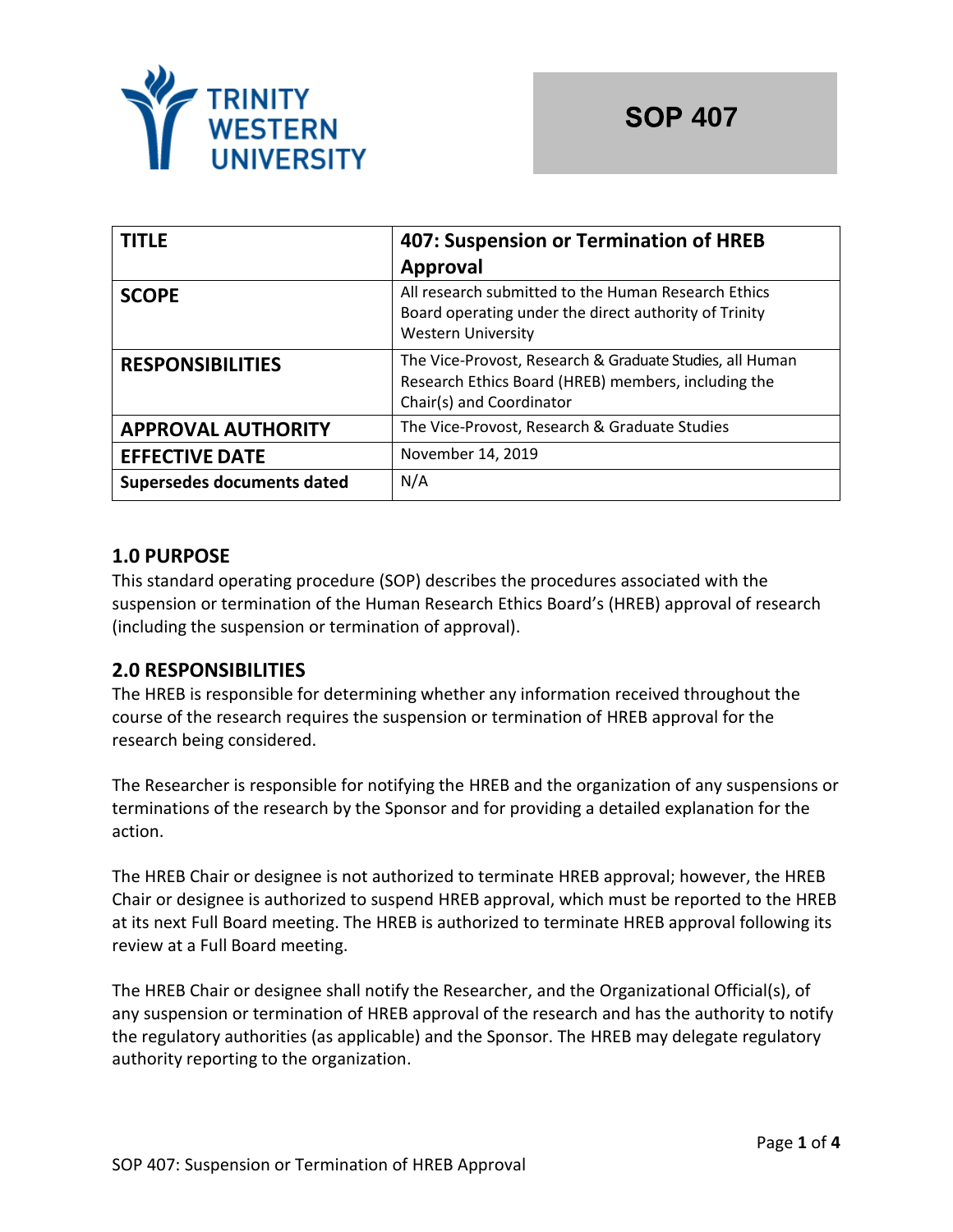

# **3.0 DEFINITIONS**

See Glossary of Terms.

## **4.0 PROCEDURE**

As a result of ongoing review activities, the HREB may require that research be modified, or may suspend or terminate HREB approval if the risks to the research participants are determined to be unreasonably high; for example, cases in which there are high numbers of unexpected serious adverse events, or when there is evidence that the Researcher is not conducting the research in compliance with applicable regulations and guidelines. The HREB also has the authority to suspend new enrollment while additional information is requested.

A decision to suspend or to terminate the HREB's approval of the research must include consideration of the safety, rights and well-being of the participants already enrolled in the research; specifically, how to continue the care of enrolled participants, and how and when the notification to participants of the suspension or termination of the research will take place.

The HREB has the authority to suspend or to terminate the HREB's approval of the research. The HREB Chair or designee has the authority to suspend ethics approval. Any requests to lift a suspension or to re-approve the research must be reviewed by the Full Board.

A Researcher may decide to voluntarily suspend or terminate some or all research activities; however, this is not considered a suspension or termination of HREB approval.

- 4.1 Suspension or Terminations of Research by the Sponsor
	- 4.1.1 The sponsor of the research may suspend or terminate the research (e.g., following results of interim analyses, due to inadequate drug availability, in response to a Data and Safety Monitoring Board (DSMB) recommendation, due to pre-planned stopping criteria, etc.);
	- 4.1.2 The Researcher must immediately notify the HREB of any suspensions or terminations of the research and the reasons for the action;
	- 4.1.3 Reports of suspensions or terminations of the research by the sponsor will be forwarded to the HREB Chair or designee for review;
	- 4.1.4 If the HREB Chair or designee decides to suspend HREB approval of the research, he/she must notify the HREB at its next Full Board meeting;
	- 4.1.5 If HREB approval is suspended, a subsequent review must be conducted and the HREB suspension must be lifted prior to resumption of the research following the sponsor's lifting of a suspension.
- 4.2 Suspension or Termination of HREB Approval
	- 4.2.1 If any concerns are raised during the HREB's oversight of the research that are related to new information or to the conduct of the research, the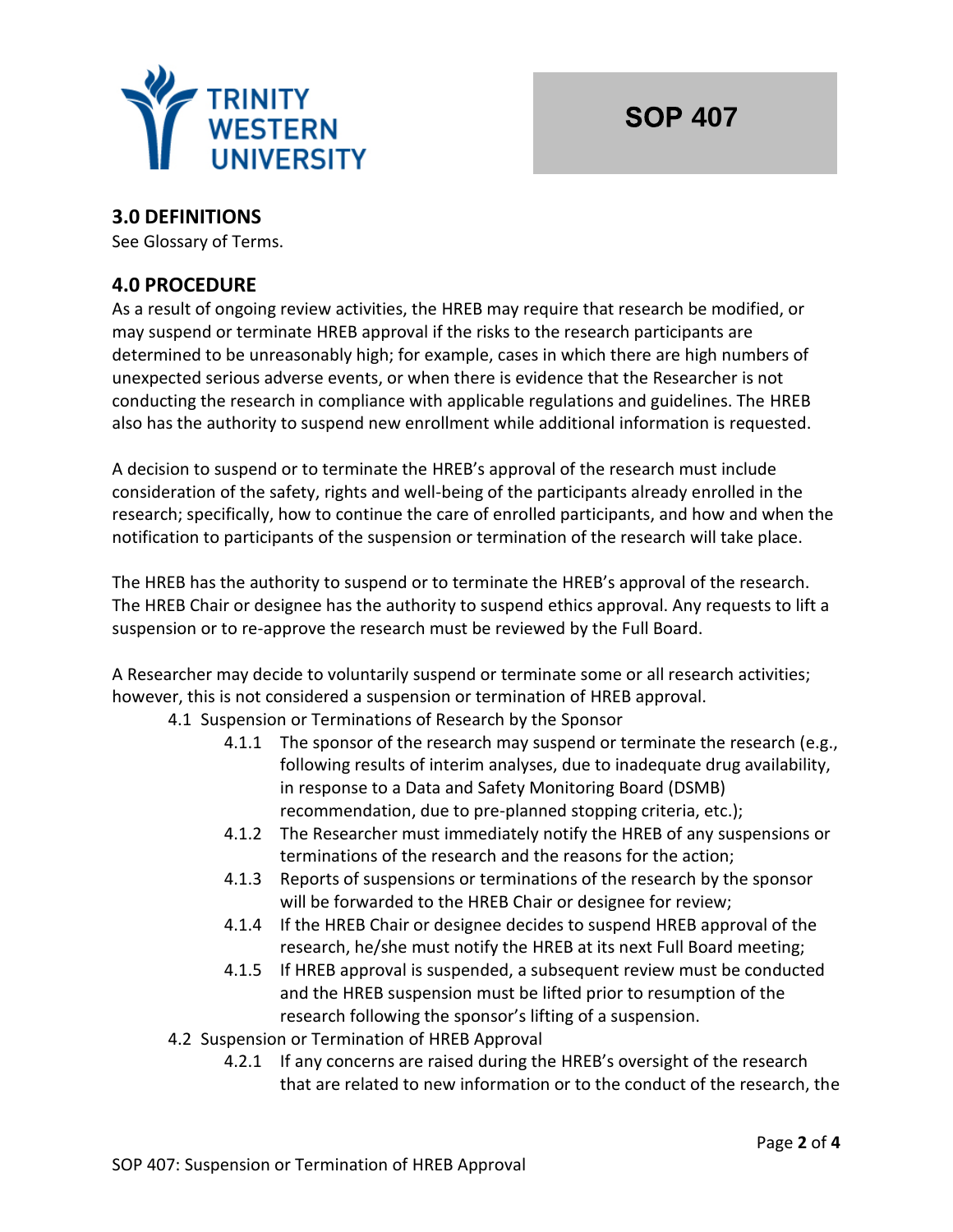

HREB may suspend or terminate its approval of the research as appropriate. These concerns may include:

- The research not being conducted in accordance with the HREB-approved protocol or HREB requirements,
- The research is associated with unexpected serious harm to participants (i.e., as may be determined following HREB review of reportable events or DSMB reports),
- Falsification of research records or data,
- Failure to comply with prior conditions imposed by the HREB (i.e., under a suspension or approval with modifications),
- Repeated or deliberate failure to properly obtain or document consent from research participants,
- Repeated or deliberate failure to limit administration of the investigational drug or device to those research participants under the Researcher's supervision,
- Repeated or deliberate failure to comply with conditions placed on the research by the HREB, by the sponsor, or by regulatory agencies,
- Repeated or deliberate failure to obtain prior HREB review and approval of amendments or modifications to the research, or
- Repeated or deliberate failure to maintain accurate research records or submit required reportable event reports to the HREB;
- 4.2.2 The HREB Chair or designee is authorized to suspend HREB approval of research. If the Chair or designee suspends approval of the research, he/she must notify the HREB as per applicable requirements;
- 4.2.3 The HREB is authorized to terminate its approval of the research following a review at a Full Board meeting;
- 4.2.4 Prior to suspending or terminating HREB approval, the HREB must consider:
	- Risks to current participants,
	- Actions to protect the safety, rights and well-being of currently enrolled participants,
	- The appropriate care and monitoring of research participants,
	- Whether withdrawal of enrolled participants is warranted and the specific procedures for their safe withdrawal,
	- Whether participants should be informed of the termination or suspension,
	- Whether adverse events or outcomes should be reported to the HREB,
	- Identification of a time frame in which the corrective measures are to be implemented;